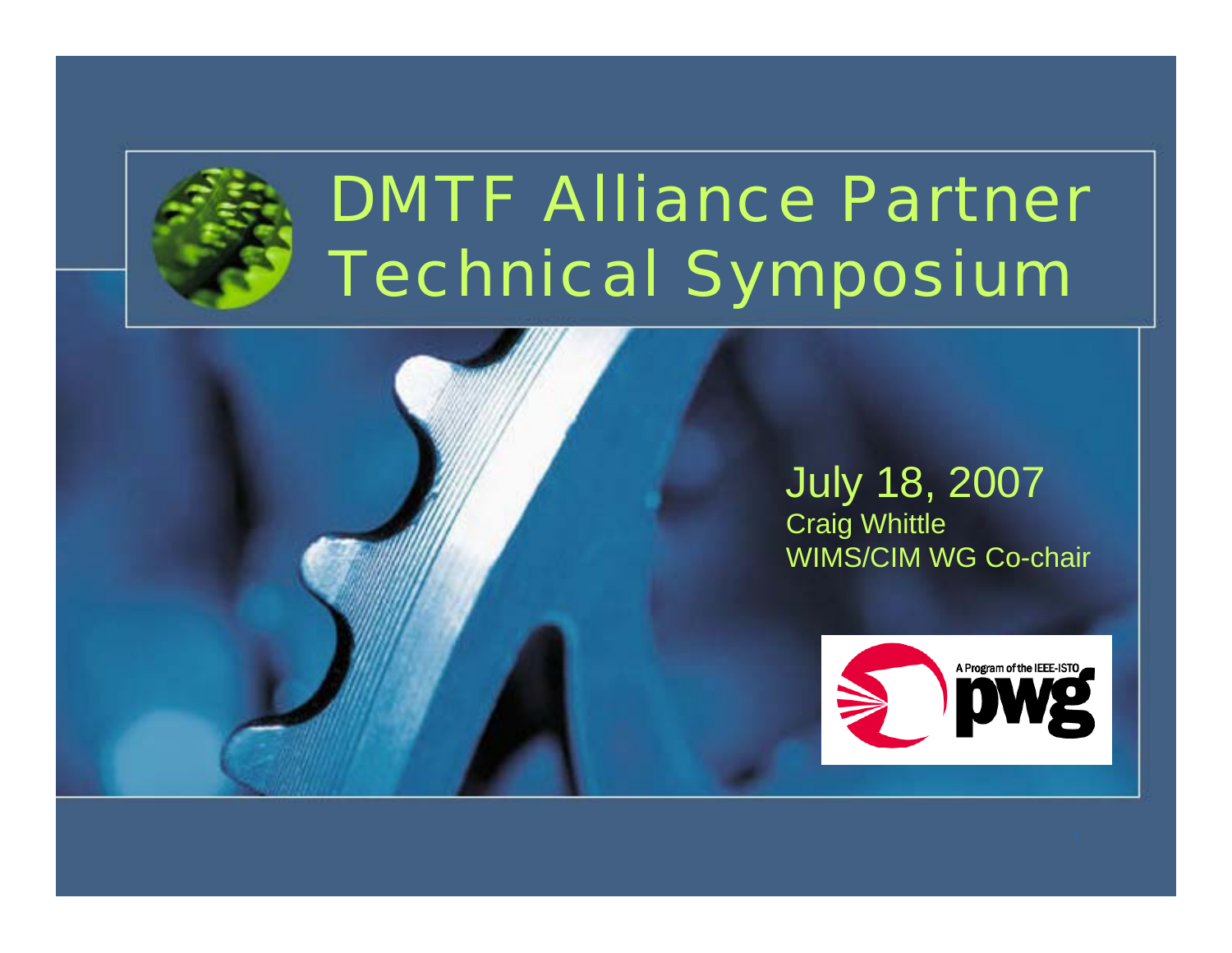

DMTF / PWGBackground

- Printer Working Group (PWG)
	- Program of the IEEE Industry Standard and Technology Organization (ISTO)
	- Includes printer, multi-function device / print server, and imaging device manufacturers
	- OS providers, print management application developers
	- Chartered to make imaging devices and applications work together better

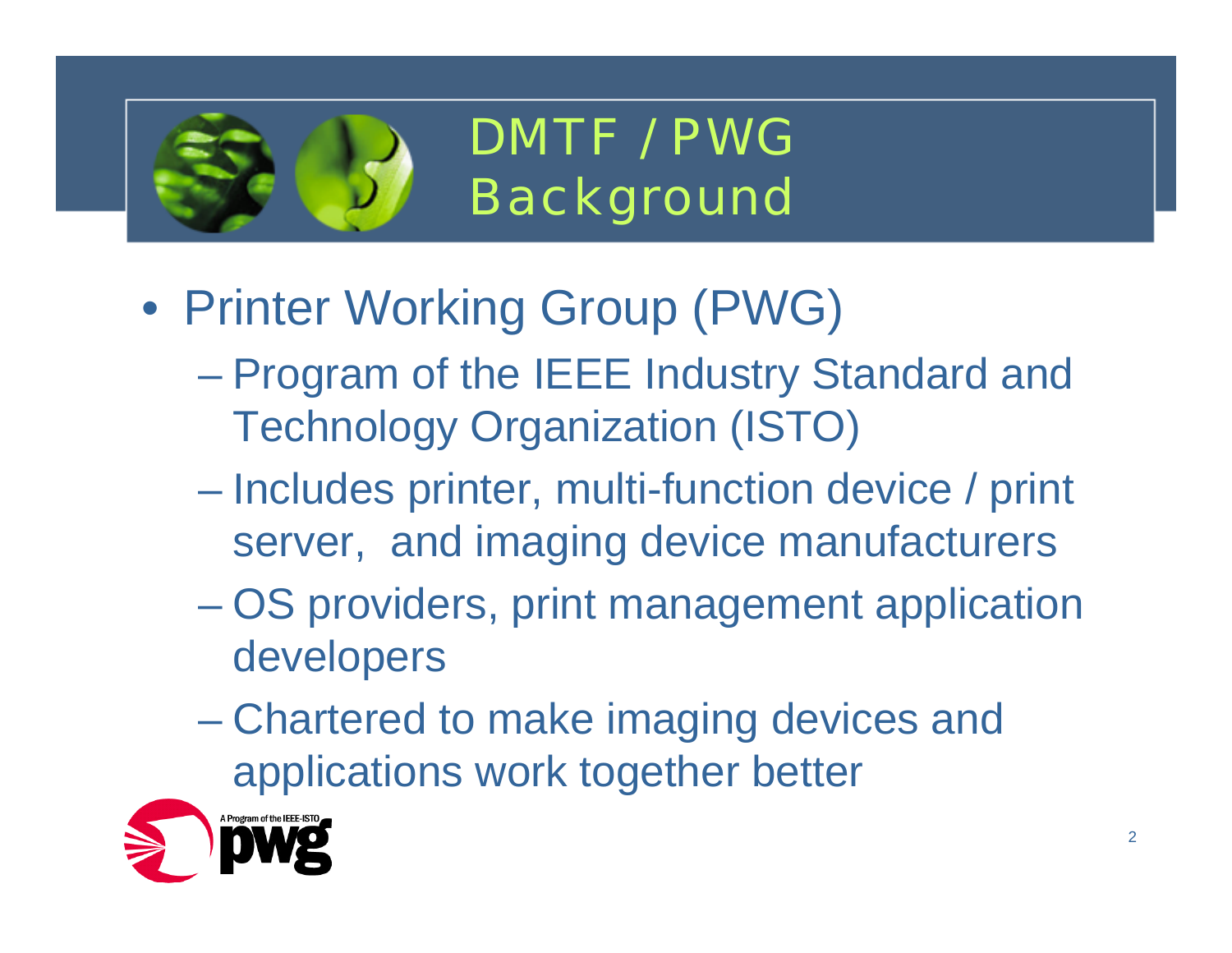

PWG WIMS/CIMWorking Group

- The PWG WIMS/CIM WG is . . .
	- Concerned with the management of imaging services and devices via the Web
	- Focused on "realignment "of the DMTF/CIM printing classes with established printer management models
	- Upgrading DMTF/CIM printing classes in anticipation of this forming the basis for print management over the Web

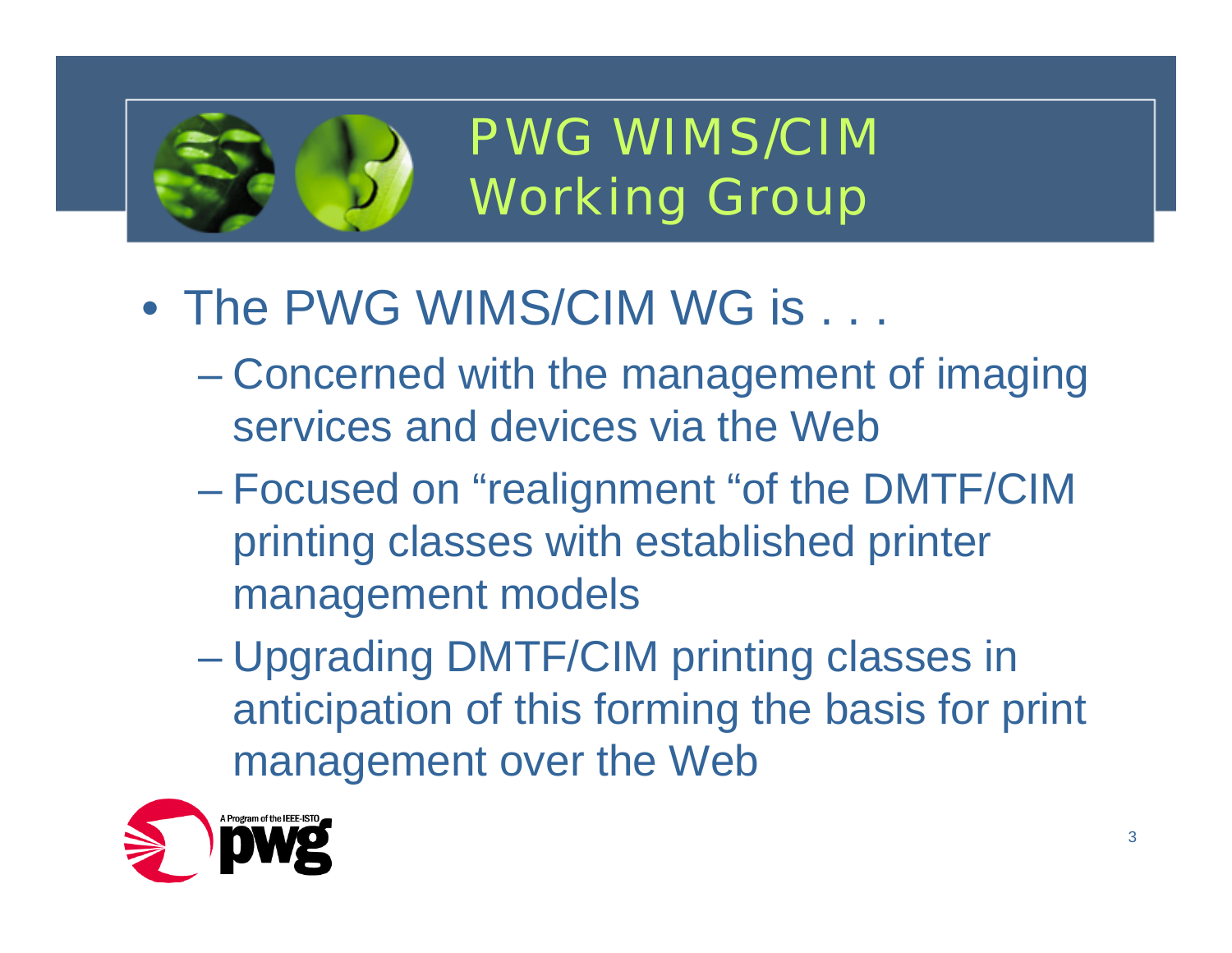

#### PWG WIMS/CIMWorking Group Goals

- Update CIM printing model with PWG models
	- CIM schema includes classes for Printer (device), PrintService, PrintJob, PrintQueue
	- Current classes missing many attributes
- Correct model discrepancies
	- CIM\_Printer class has about 30 properties
	- PrinterMIB has about 140 properties
	- Current classes not clearly defined
	- $\mathcal{L}_{\mathcal{A}}$ CIM\_Printer contains aspects of PrintService's logical printer
- Ensure that every property in CIM printing-related classes is interoperable
	- Build prototype providers

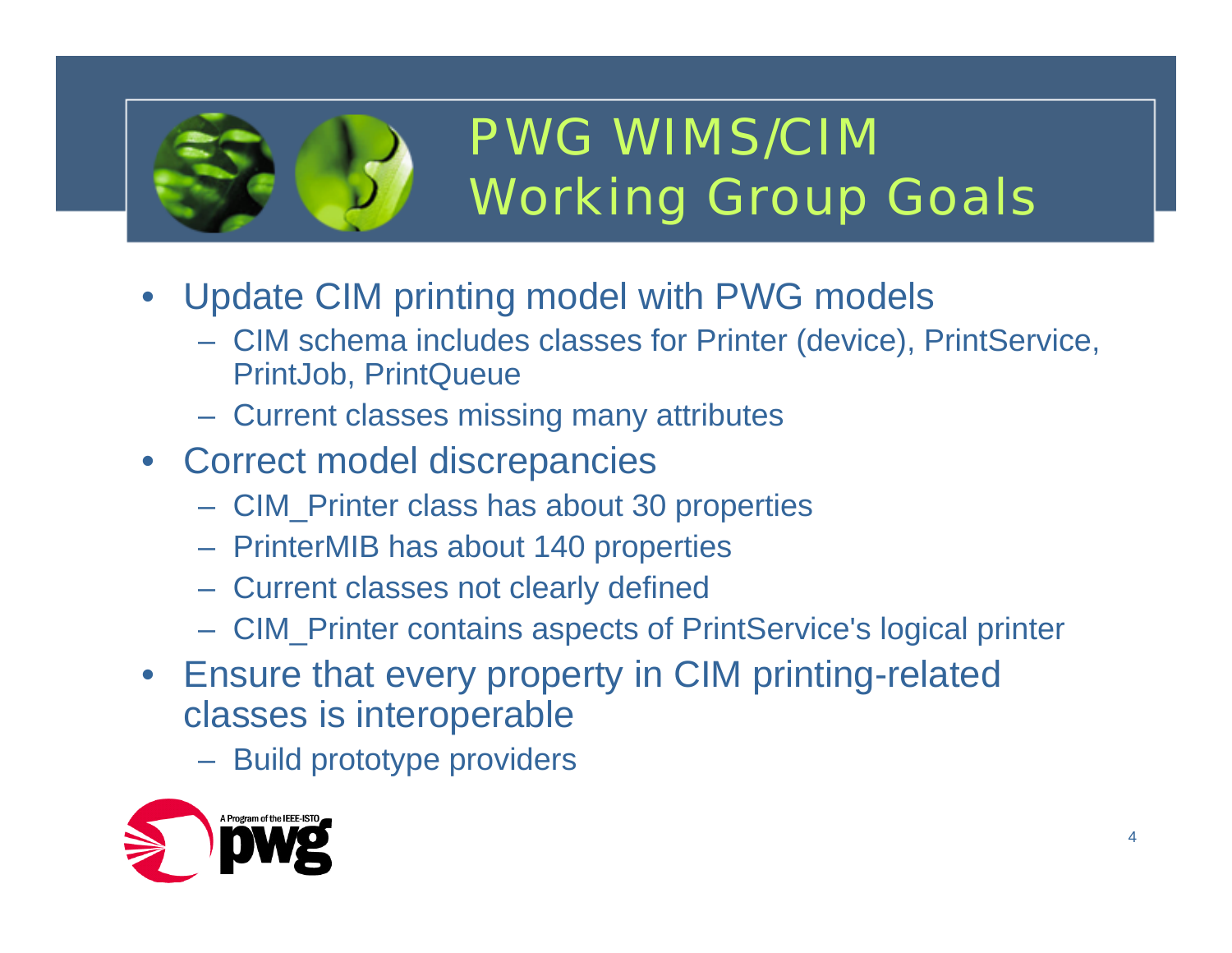

#### What's Missing Phase 1

- Current CIM\_Printer (and other) classes are pretty basic
- Some categories of management information entirely absent
	- $\mathcal{L}_{\mathcal{A}}$  , and the set of the set of the set of the set of the set of the set of the set of the set of the set of the set of the set of the set of the set of the set of the set of the set of the set of the set of th Console displays and lights
	- $\mathcal{L}_{\mathcal{A}}$ Input trays, output trays, input media
	- $\mathcal{L}_{\mathcal{A}}$  , and the set of the set of the set of the set of the set of the set of the set of the set of the set of the set of the set of the set of the set of the set of the set of the set of the set of the set of th Media paths, markers
	- –Toners, colorants, and other supplies
	- $\mathcal{L}_{\mathcal{A}}$ Communications channels and language interpreters
	- Counters

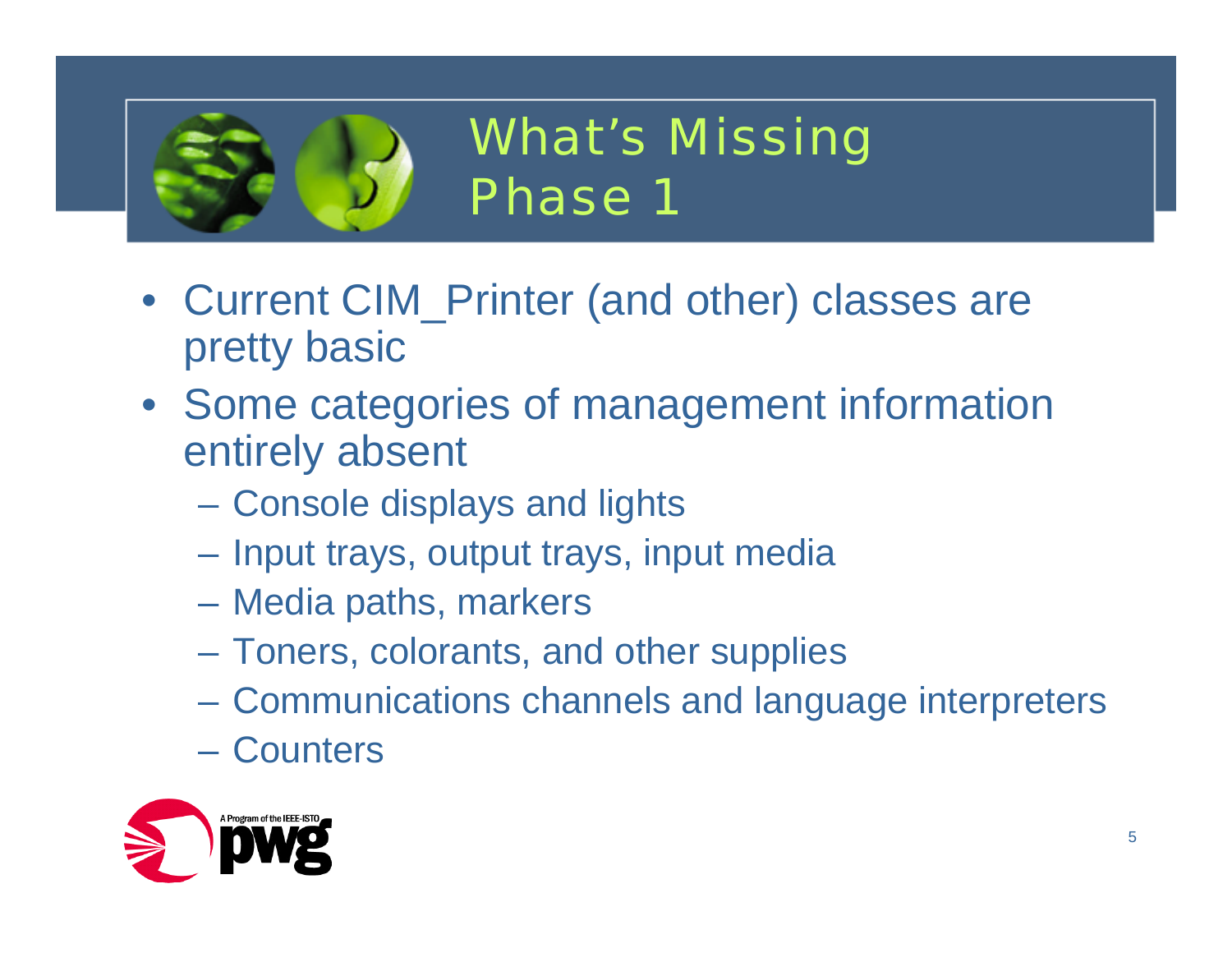

- Several CRs have been adopted in CIM schema versions 2.13 and 2.14
- Fixed / added documentation
	- Corrected Descriptions
	- Added Mapping Strings
	- Added Model Correspondences

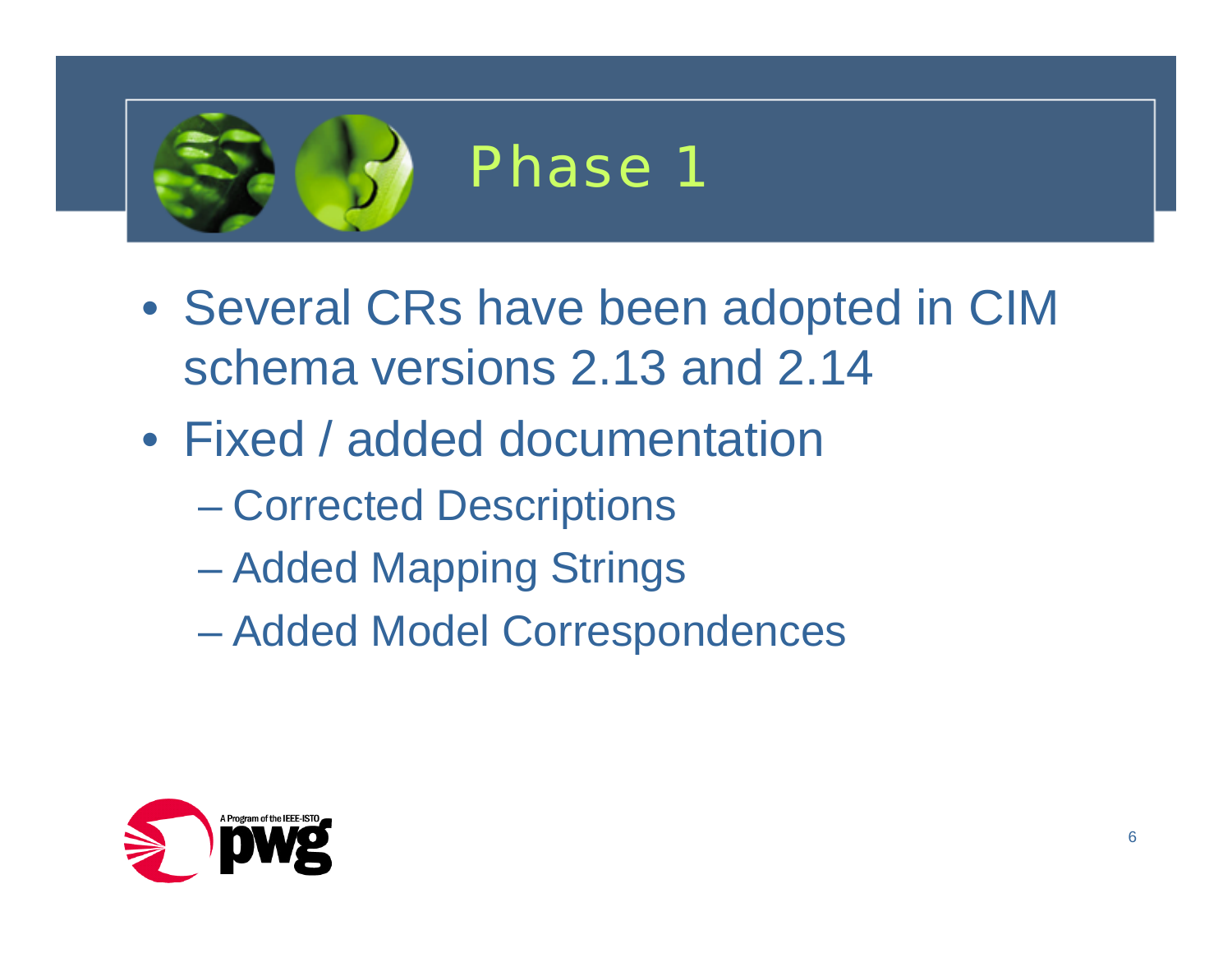

## Process for Change

- Submit Change Requests (CRs)
	- Change CIM classes or define new classes
	- Concentrate on printer as device first, then service, job, queue
	- Phases: cosmetic changes, corrections, major restructuring
- Follow process
	- Decide on changes
	- Draft CRs,
	- Submit CRs to appropriate CIM Working Group
		- Printer-related is in the CIM Core Schema Working Group
- Completed activities in WIMS-CIM WG
	- Selected a range of printers and use cases
	- Selected properties to move forward from Printer MIB
	- Developed a model of class inheritance and relationships

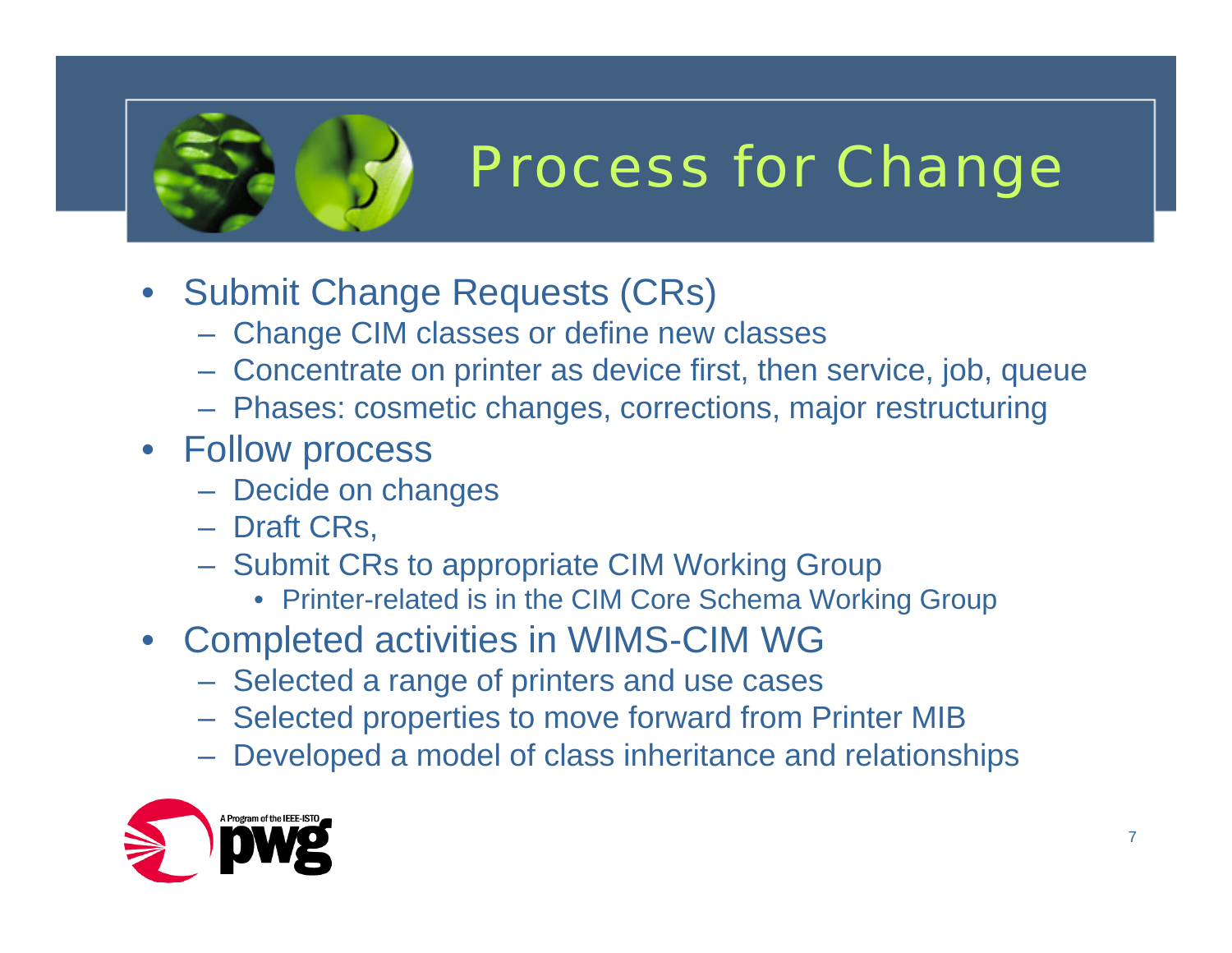



A Program of the IEEE-ISTO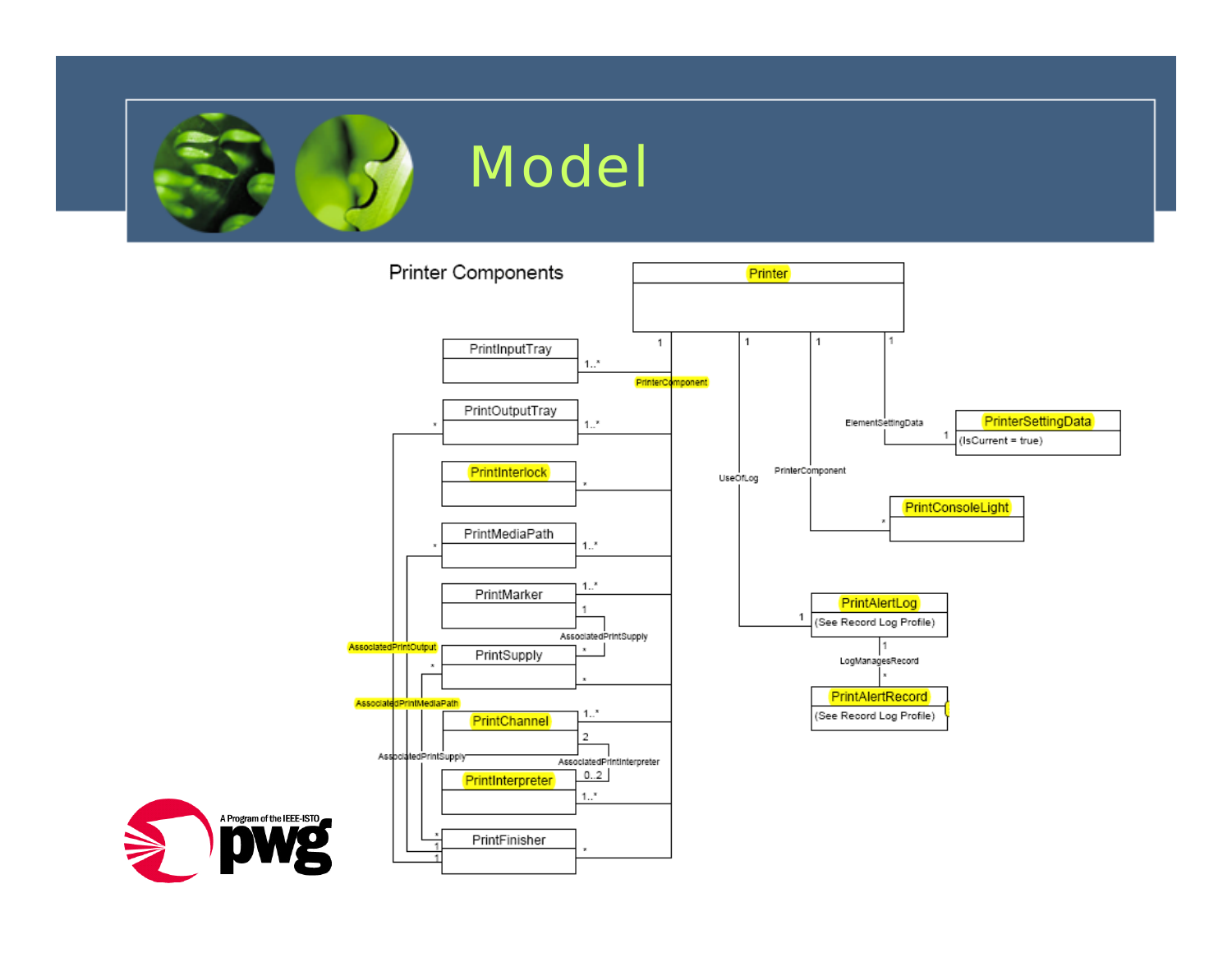

### Phase 2/3 Issues

- Push-back from CIM Core WG about writable properties
	- Especially the writable-if-the-device-cannot-sense-reliably ones
- Response: simplify the CIM printer-related classes
	- Read-only: for the near term, concentrate on monitoring
	- Use object methods to modify device behavior, contents of properties
- Proxy implementations in the near term are not likely to have SNMP write access, anyway
	- Remove some properties, especially if they are writable
		- E.g., OutputTray.StackingOrder, OffsetStacking
	- Reprioritize to work on "most important" classes early

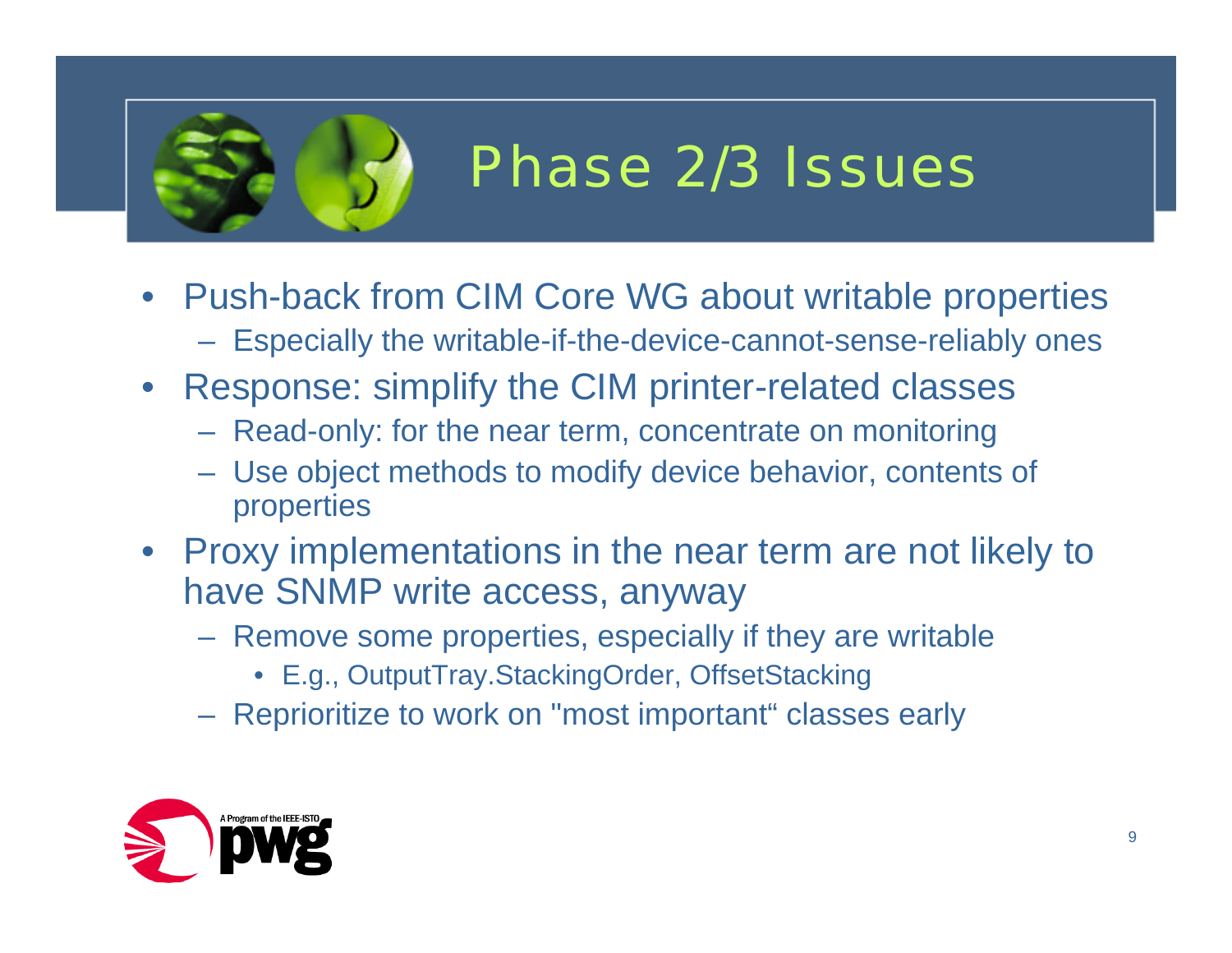

## Plans (Post Phase 1)

- Continuing Phases 2 and 3 of the CIM Realignment Activity
	- Fix definitions of ambiguous properties, deprecate noninteroperable properties; move properties to correct parent class
	- Add needed management items that are available through existing printer management methods (e.g., MIBs & IPP)

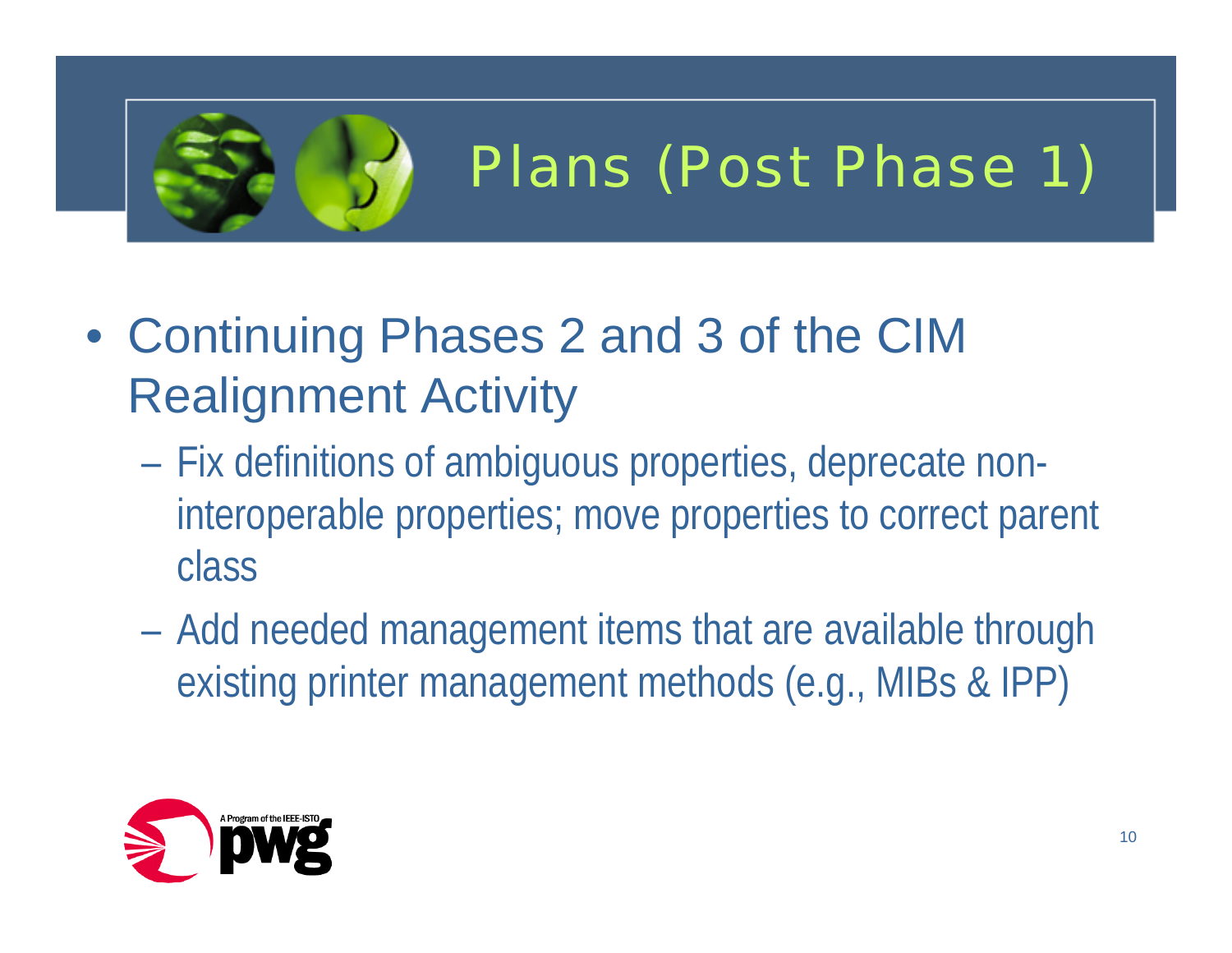

Web ServicesRationale

- DMTF CIM pursuing common path for Web **Services**
- CIM printer/printing model good starting point
- Goal: expand MOFs in preparation for management by Web Services

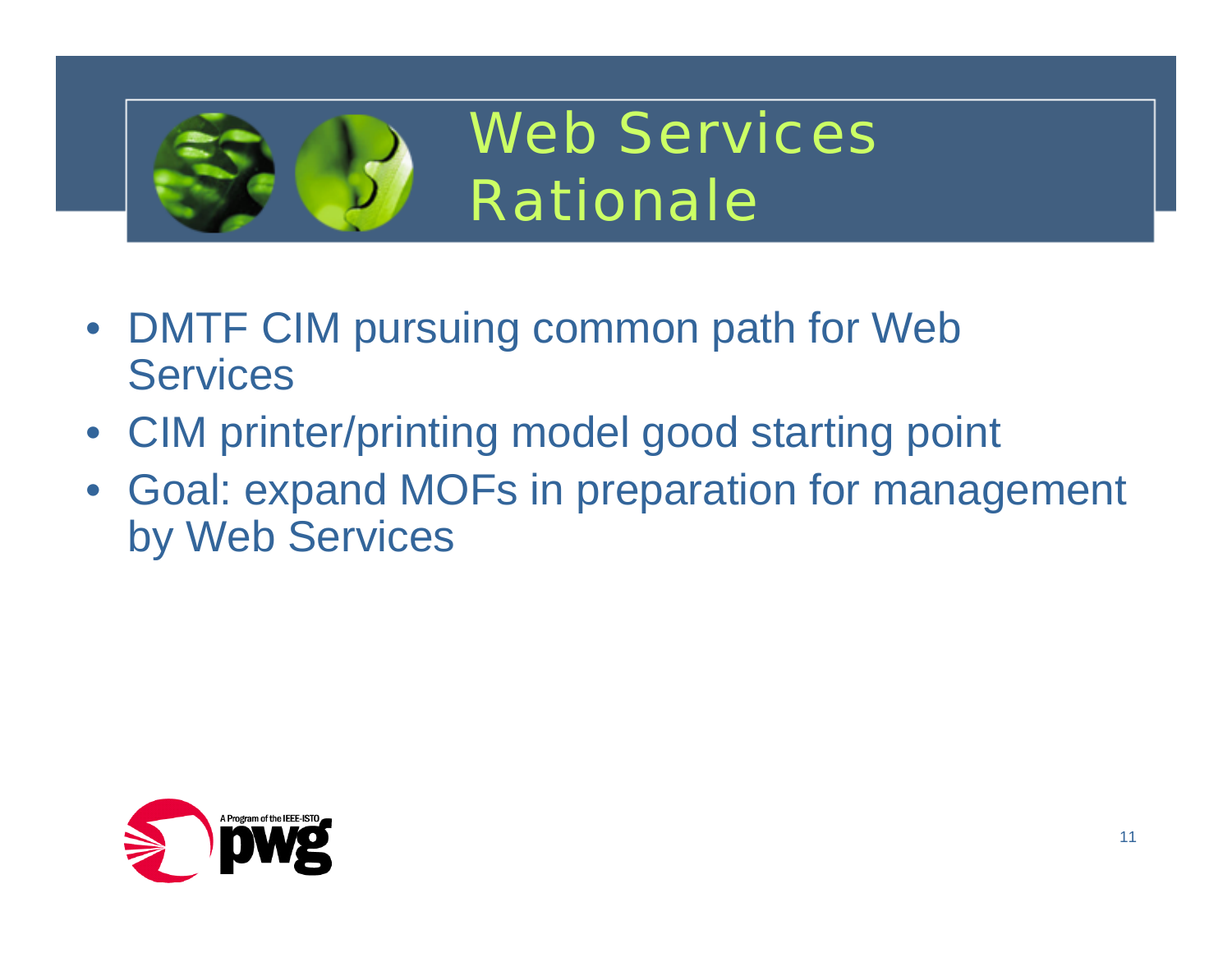

## CR Status / Plan (1/2)

| <b>CR Number</b> | <b>Title</b>                                  | <b>Status</b>                       | <b>Next Steps</b>                                                                   |
|------------------|-----------------------------------------------|-------------------------------------|-------------------------------------------------------------------------------------|
| CIMCoreCR00829   | <b>Editorial changes to CIM_Printer</b>       | included in CIM Schema<br>V2.13     | n/a                                                                                 |
| CIMCoreCR00855   | Editorial changes to CIM_OwningPrintQueue     | adopted, included in v2.14          | n/a                                                                                 |
| CIMCoreCR00856   | Editorial changes to CIM_PrintJob             | adopted, in v2.14                   | n/a                                                                                 |
| CIMCoreCR00857   | <b>Editorial changes to CIM_PrintQueue</b>    | adopted, in v2.14                   | n/a                                                                                 |
| CIMCoreCR00858   | Editorial changes to CIM_PrintSAP             | adopted, in v2.14                   | n/a                                                                                 |
| CIMCoreCR00859   | <b>Editorial changes to CIM_PrintService</b>  | adopted, in v2.14                   | n/a                                                                                 |
| CIMCoreCR00860   | Editorial changes to CIM_QueueForPrintService | adopted, in v2.14                   | n/a                                                                                 |
| CIMCoreCR00901   | Add class CIM_PrintOutputTray                 | adopted for v2.16                   | Almost fully baked.<br>Needs additional CR for slight<br>corrections and updates.   |
| CIMCoreCR00930   | Add class CIM_PrintlnputTray                  | The CR passed ballot in<br>Core 6/1 | To be balloted at TC.<br>Needs additional CR for slight<br>corrections and updates. |
| CIMCoreCR00945   | Add class CIM_PrintMarker                     | Passed ballot in Core 7/13          | To be balloted at TC.                                                               |
| CIMCoreCR00946   | <b>Add class CIM PrintSupply</b>              | Passed ballot in Core 7/13          | To be balloted at TC.                                                               |

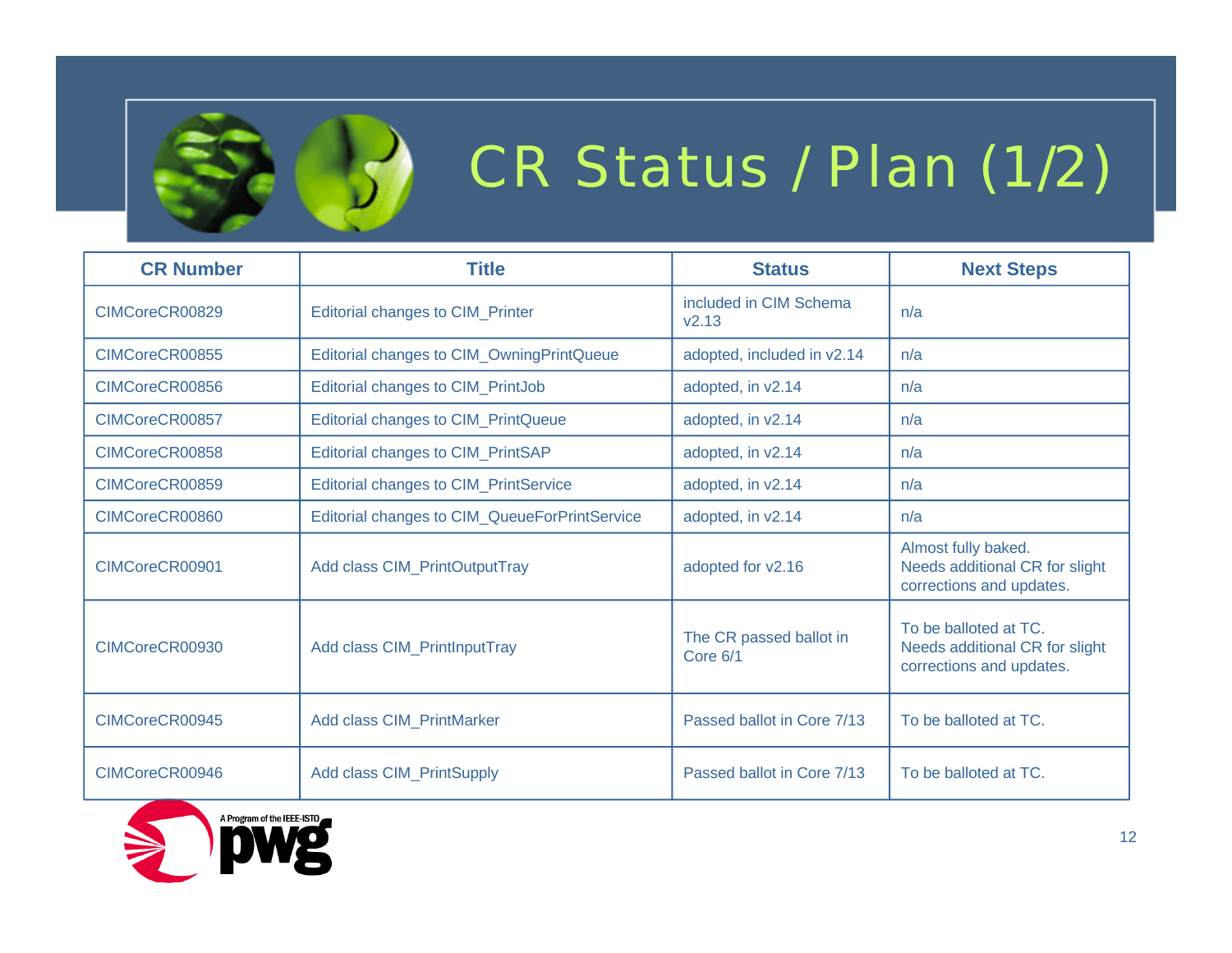

# CR Status / Plan (2/2)

| <b>CR Number</b> | <b>Title</b>                            | <b>Status</b>              | <b>Next Steps</b>      |
|------------------|-----------------------------------------|----------------------------|------------------------|
| CIMCoreCR00947   | Add class CIM_AssociatedPrintSupply     | Passed ballot in Core 7/13 | To be balloted at TC.  |
| CIMCoreCR00958   | Add class CIM_PrinterElement            | Passed ballot in Core 7/13 | To be balloted at TC.  |
| tba              | Add class CIM_PrintComponent            |                            | write CR               |
| CIMCoreCR00962   | Add class CIM_printMediaPath            | Submitted to Core 7/13     | To be balloted at Core |
| CIMCoreCR00963   | Add class CIM_PrintFinisher             | Submitted to Core 7/13     | To be balloted at Core |
| tba              | Add class CIM_AssociatedPrintMediaPath  |                            | write CR               |
| tba              | Add class CIM_AssociatedPrintOutputTray |                            | write CR               |
| tba              | Add class CIM_PrintAlertLog             | next to be done            | write CR               |
| tba              | Add class CIM_PrintAlertRecord          | next to be cone            | write CR               |

#### Latest update:



http://pwg-wiki.wikispaces.com/DMTF+CIM+Core+Schema+Change+Requests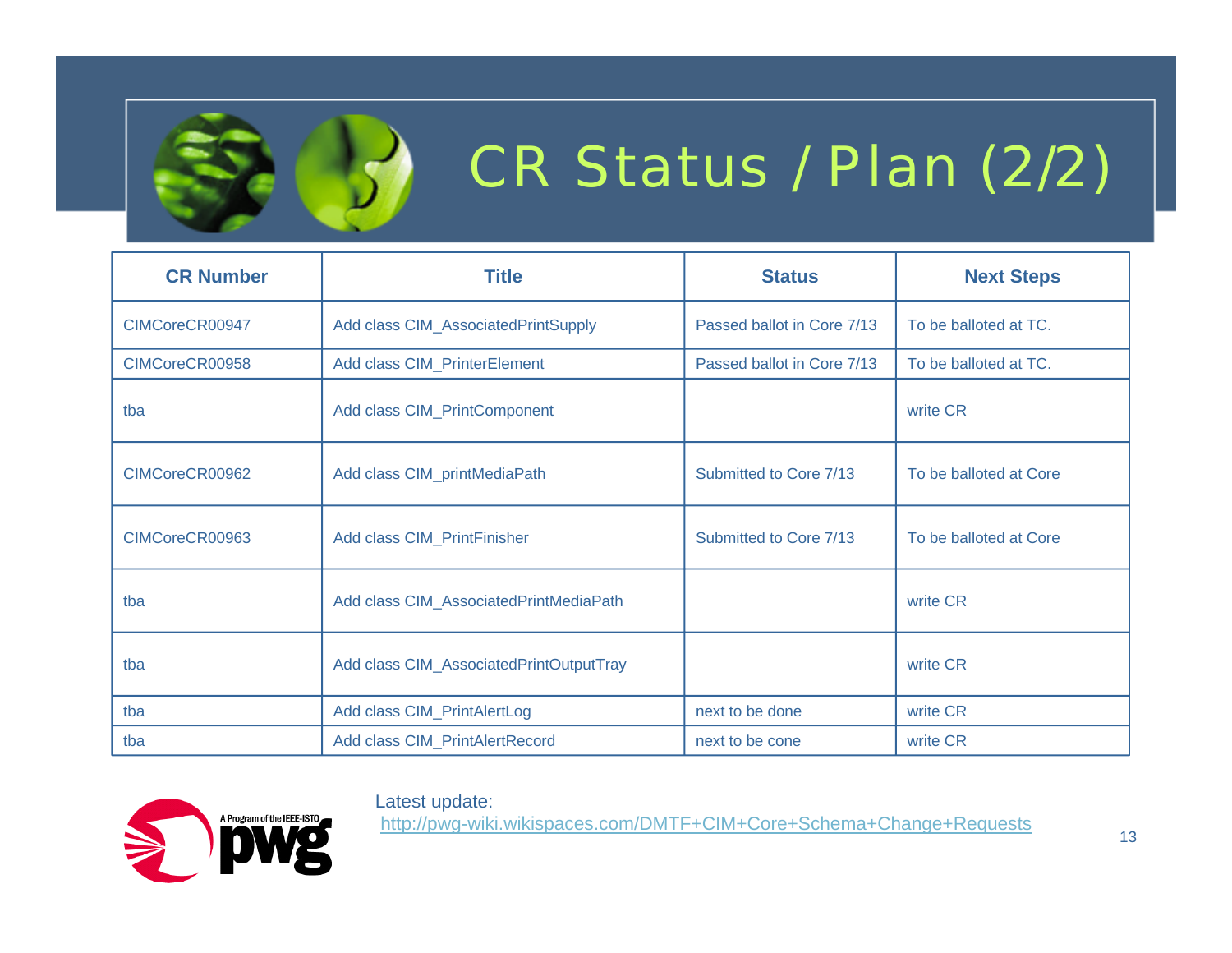

## Future Challenges

- • Network printer is ComputerSystem, not a LogicalDevice
	- Current model of CIM\_Printer is a personal printer attached to a host computer
	- Network printer is more complex: computer system, interfaces, protocol services, profiles
	- Incremental remodeling effort
		- Uses ComputerSystem (as an attached printer)
- Approach
	- No change to the fundamental model at this time
	- Add important manageable elements first
	- Define network printer for CIM later

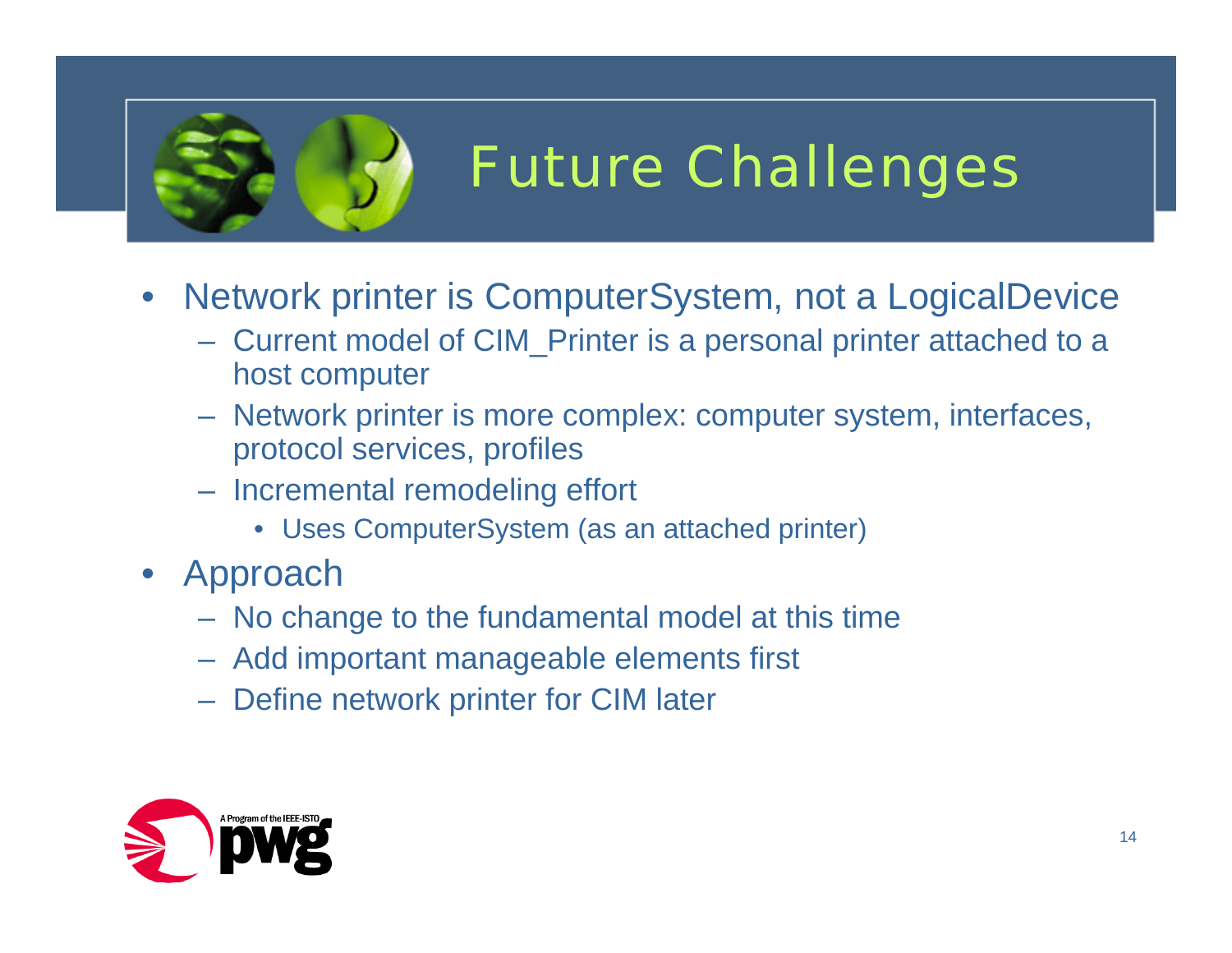

#### Network Printer using Computer System

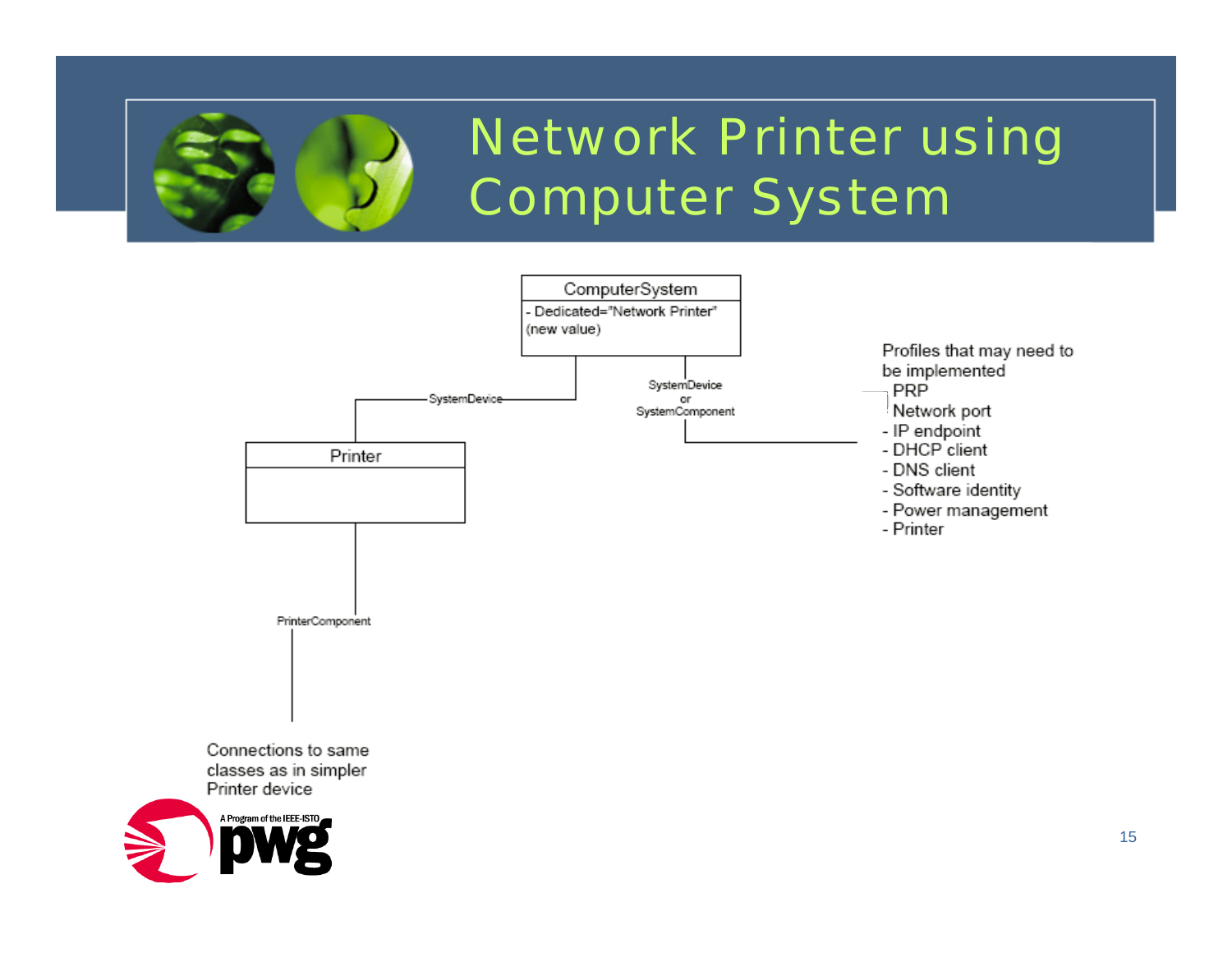

- 2007: finish the printer device classes – Based on Printer and Finisher MIBs
- 2008: update PrintService and PrintJob classes
	- Based on IPP and Semantic Model
	- Maybe add some management functions for the lost writable properties

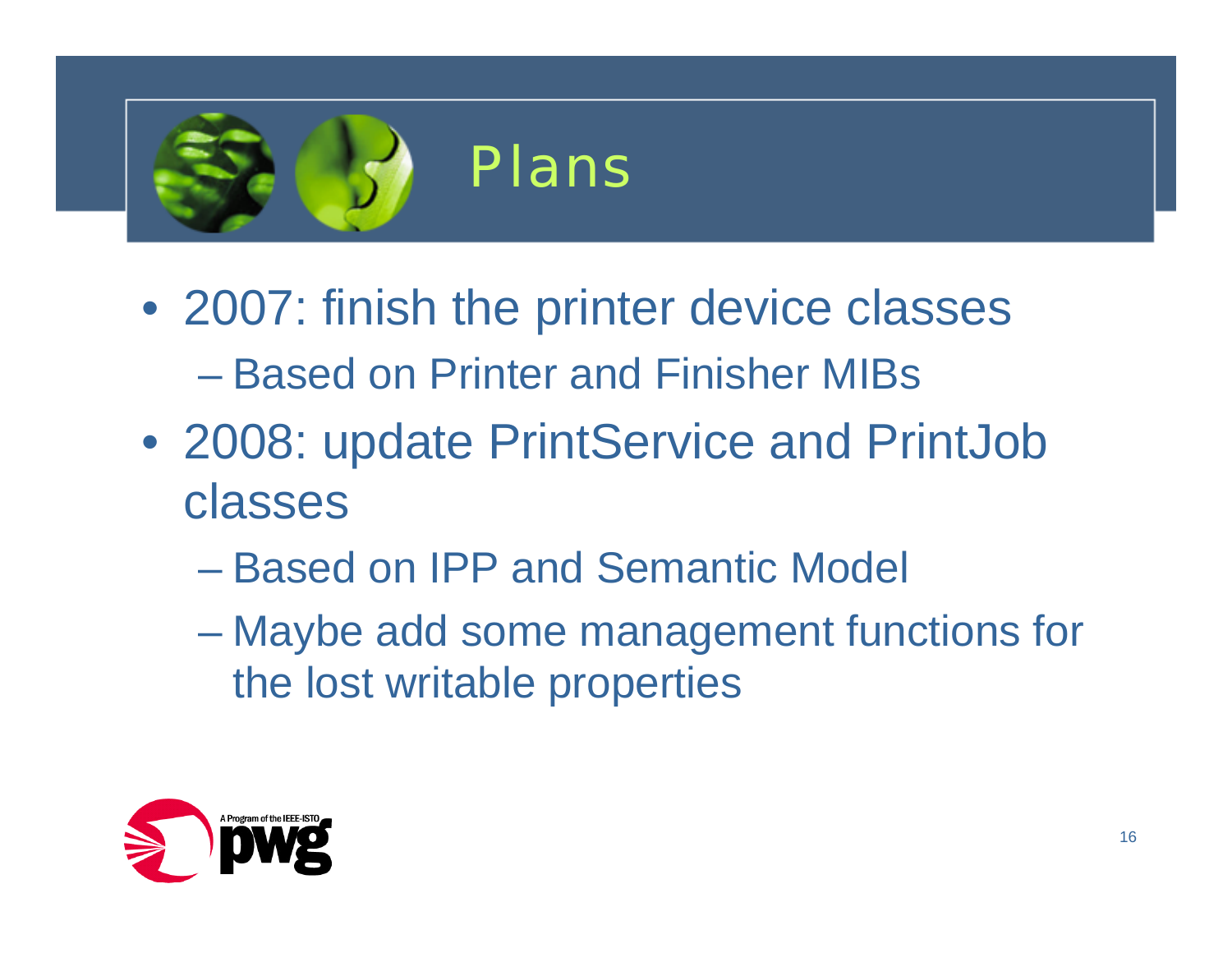

#### Prototype Implementation

- Prototype implementation of a CIM Provider
	- $\mathcal{L}_{\mathcal{A}}$  , and the set of the set of the set of the set of the set of the set of the set of the set of the set of the set of the set of the set of the set of the set of the set of the set of the set of the set of th Embodies the new Printer device classes (Dell)
	- $\mathcal{L}_{\mathcal{A}}$  , and the set of the set of the set of the set of the set of the set of the set of the set of the set of the set of the set of the set of the set of the set of the set of the set of the set of the set of th Proxy to SNMP printers
	- $\mathcal{L}_{\mathcal{A}}$  , and the set of the set of the set of the set of the set of the set of the set of the set of the set of the set of the set of the set of the set of the set of the set of the set of the set of the set of th Proof for implement-ability of new classes / properties
	- $\mathcal{L}_{\mathcal{A}}$  , and the set of the set of the set of the set of the set of the set of the set of the set of the set of the set of the set of the set of the set of the set of the set of the set of the set of the set of th Possible test bed for interoperability
- Two instances of "implementation experience" are required for DMTF to promote classes from experimental status to final status